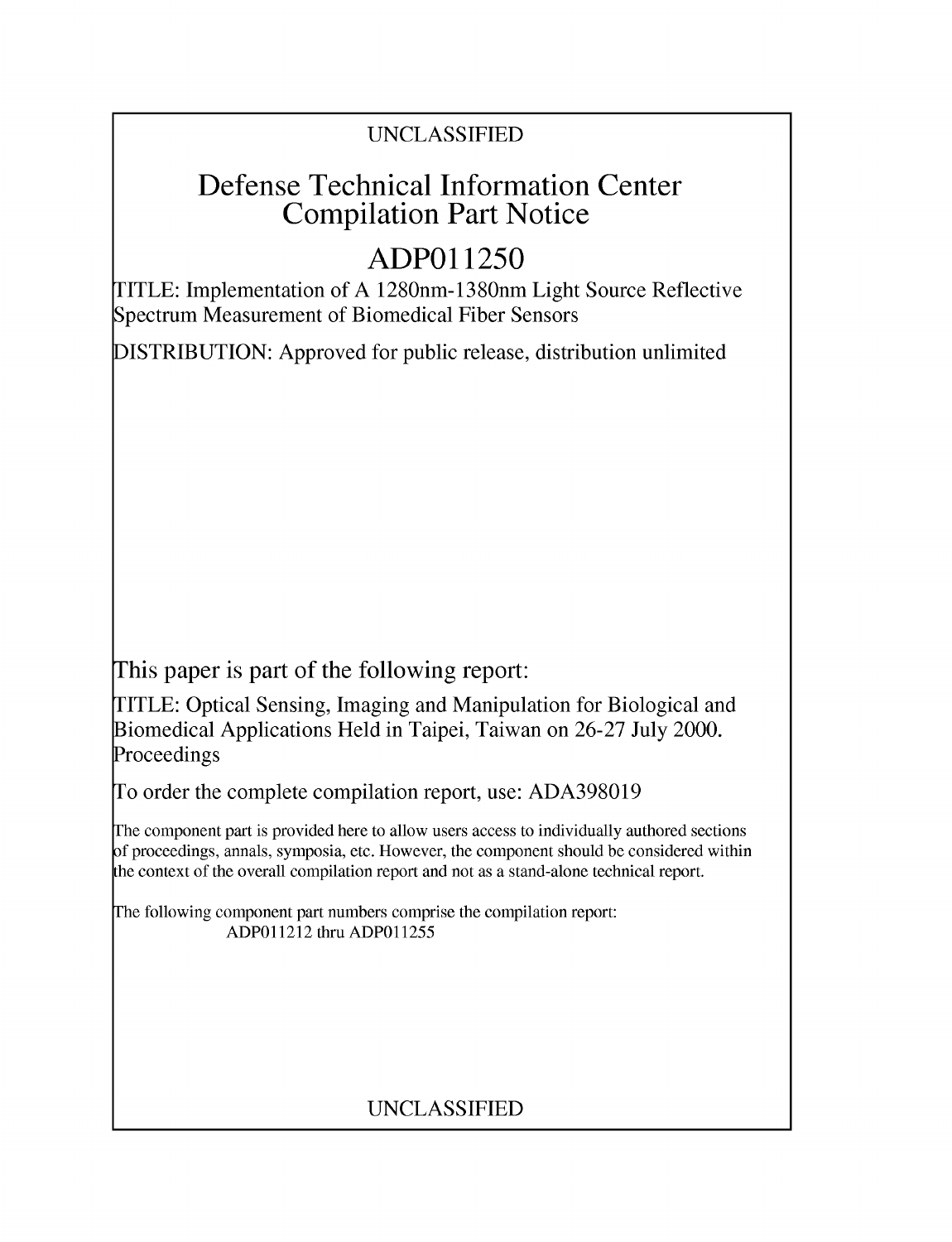### Implementation of **A** 1280nm-1380nm Light Source for Reflective Spectrum Measurement of Biomedical Fiber Sensors

Shyh-Lin Tsao\* and Shien-Cheng Chiou Department of Electrical Engineering Yuan Ze University Chung-Li, Taiwan, R.O.C

#### ABSTRACT

In this paper, we present a new broadband light source covers 1280-1380nm region for application in a wavelength-division multiplexing biomedical fiber-optic Bragg grating spectra reflective sensors. We cascade two optical amplifiers for achieving the 1 00nm broadband light source. The cascaded two optical amplifiers are praseodymium fluoride fiber amplifier (PDFA) and multiple quantum well optical semiconductor amplifier (MQW-SOA), respectively. The optimal driving current of MQW-SOA and the optimal pumping power of PDFA are experimentally searched. We find the bandwidth can reach 100nm from 1280nm to 1380nm with driving current 5OmA and pumping power 885mW of MQW-SOA and PDFA, respectively.

Keywords: Biomedical sensor light source, Broadband light source, Fiber sensing, Reflective Spectrum, Optical amplifier

#### **1. INTRODUCTION**

Fiber-optic biomedical sensors have been developed over last ten years<sup>1-3</sup>. The fiber-optic *in vivo* monitoring sensors present multi-functions. Such as PH value, pressure of O<sub>2</sub> and CO<sub>2</sub> detection. Those *in vivo* biomedical sensors need fiber-optic temperature sensors for preventing thermocouple embedded sensor contamination of blood. We reported a highly accurate temperature sensor using two fiber Bragg gratings(FBGs)<sup>4</sup> which can replace thermocouple sensor combined with the fiberoptic biomedical sensors. These FBGs sensors usually are applied in the medical apparatus by analyzing the of optical reflective spectrum<sup>5-6</sup>. Besides, optical amplifiers with the feature of broadband have the great advantage of micro- sensors for biomedical applications. The schematic diagram of the biomedical sensor system with using broadband light source we proposed is shown in Fig. **1.** Therefore, the intensity and spectrum range of the broadband light source is very important. In anticipation of this need, many researches have focused on the broadband and the flat gain bandwidth optical amplifier broadband light source achievement in last several years for 1.55ltm region. Novel host materials have further broadened the optical spectral width, which can be completed with material improvement<sup>7-9</sup>. Moreover, increasing of the optical amplifie bandwidth has been proposed through cascading different optical amplifiers technologies, such as EDFA series with the Thulium-doped fiber amplifier (TDFA)<sup>10</sup> or the Raman amplifier<sup>11</sup> for 1.55 µm region. Some promising research results of cascaded broadband optical amplifier and light source were reported<sup>12-15</sup>.

Correspondence: E-mail:jimmy@saturn.yzu.edu.tw, Telephone: 886-3-4638800-424, Fax: 886-3-4639355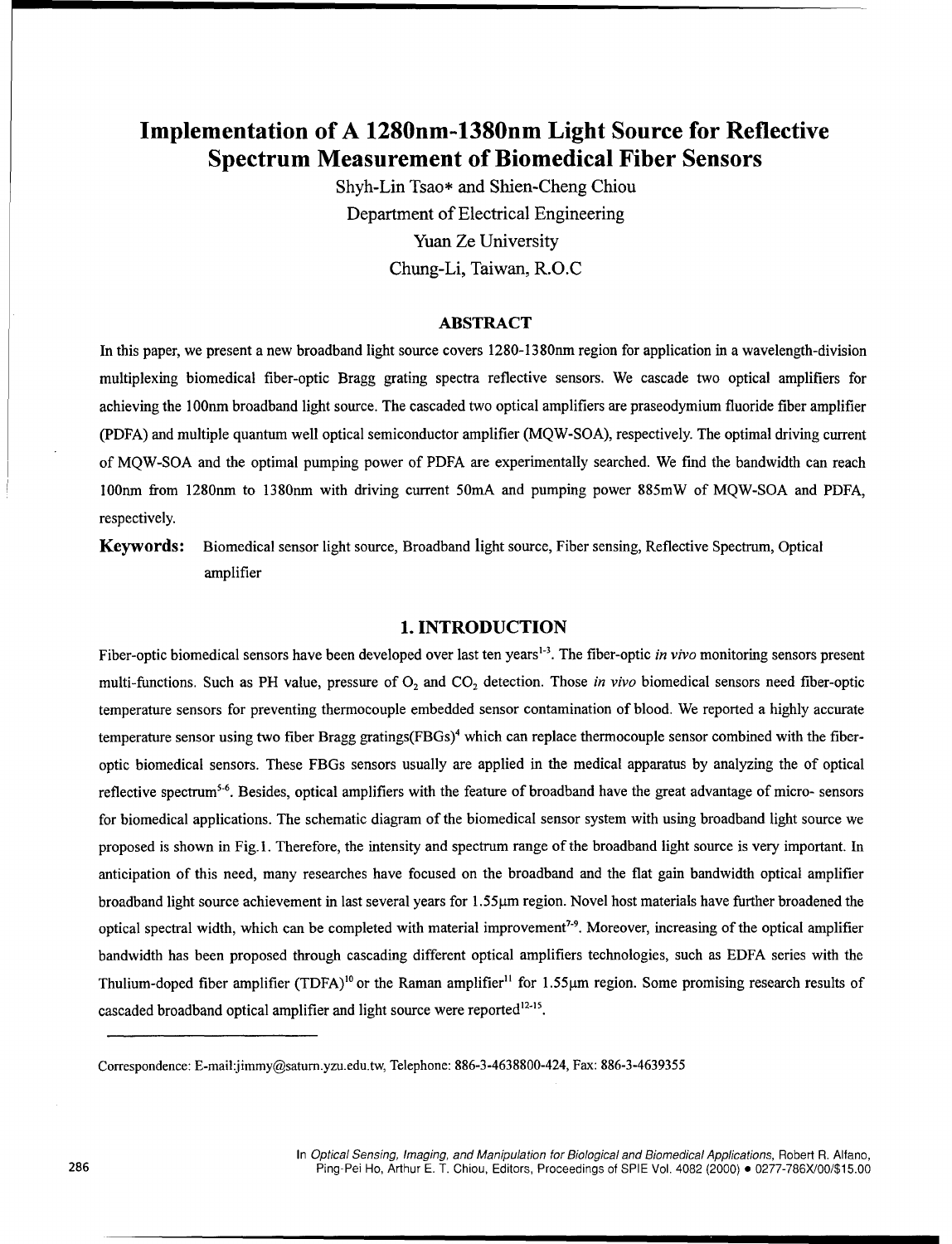In this paper, we demonstrate a 1.3<sup>um</sup> broadband light source which can be applied in wavelength-division multiplexing (WDM) biomedical fiber sensor system. We use the optical spectrum analyzer to show our experimental results which include the characteristics of WDM coupler, spontaneous emission spectra of PDFA with various pumping powers, spontaneous emission spectra of MQW-SOA with injecting current at 20'C. Finally, a new broadband light source including cascaded two optical amplifiers including PDFA and MQW-SOA is presented.

#### 2. **DESCRIPTION AND** EXPERIMENTAL **RESULTS**

The schematic diagram of our proposed  $1.3\mu$ m broadband light source is shown in Fig.2. This optical light source include two optical amplifiers **:** one is PDFA, the other is MQW-SOA. We present the experimental study results in the following subsections.

#### 2.1 **.** Measurement of WDM coupler

In this section, we use optical spectrum analyzer to measure the transmission spectra of optical WDM coupler for combining the pump light and signal light. First, we use a white light source as input singal source and let this singal source go through the optical WDM coupler. The experimental setup is shown in Fig.3. The measured spectrum of white light source is shown in Fig.4 at first. Then, the transmission band of the optical WDM coupler at pigtail **I** is shown in Fig.5. Similarly, we measure the output pigtail 2 for the signal passband spectra shown in Fig.6. We found this optical WDM coupler can be used for combining the Nd :YLF pump light working at 1047nm and the signal light working at 1300nm.

#### 2.2 . Experimental results of PDFA

The components of the PDFA include a praseodymium-dope fluoride fiber (PDFF), a 2x2 optical WDM coupler (1047nm/1300nm) and a high power laser pumping source (1047nm). The PDFA use a high power-pumping source to achieve the population inversion. This optical WDM coupler can mix the 1047nm light coming from Nd :YLF laser and 1300nm light signal into the PDFF as a forward pumping scheme. Then, we use an optical spectrum analyzer to measure the amplified spontaneous emission spectra. The experimental setup is shown in Fig.7. With tuning the pumping power emitted from Nd :YLF laser form 0.1W to 0.8W, the amplified spontaneous emission spectra of PDFA of port 1 is shown in Fig.8. The relationship between the amplified spontaneous emission of PDFA peak output power versus the input pumping laser is shown in Fig.9. The experimental result of light coming from port 2 is shown in Fig.10 which represents the amplified spontaneous emission spectra with various pumping powers. Fig. 11 shows the peak power of amplified spontaneous emission is almost linearly increased as the pumping laser power increased. When the pumping power of PDFA is provided higher than 0.885W, the lasing phenomenon may be happen because of light reflections at both fiber faces. Therefore, we know exactly how the pumping power affect the output spectrum.

#### 2.3 . Experimental results of **MQW-SOA**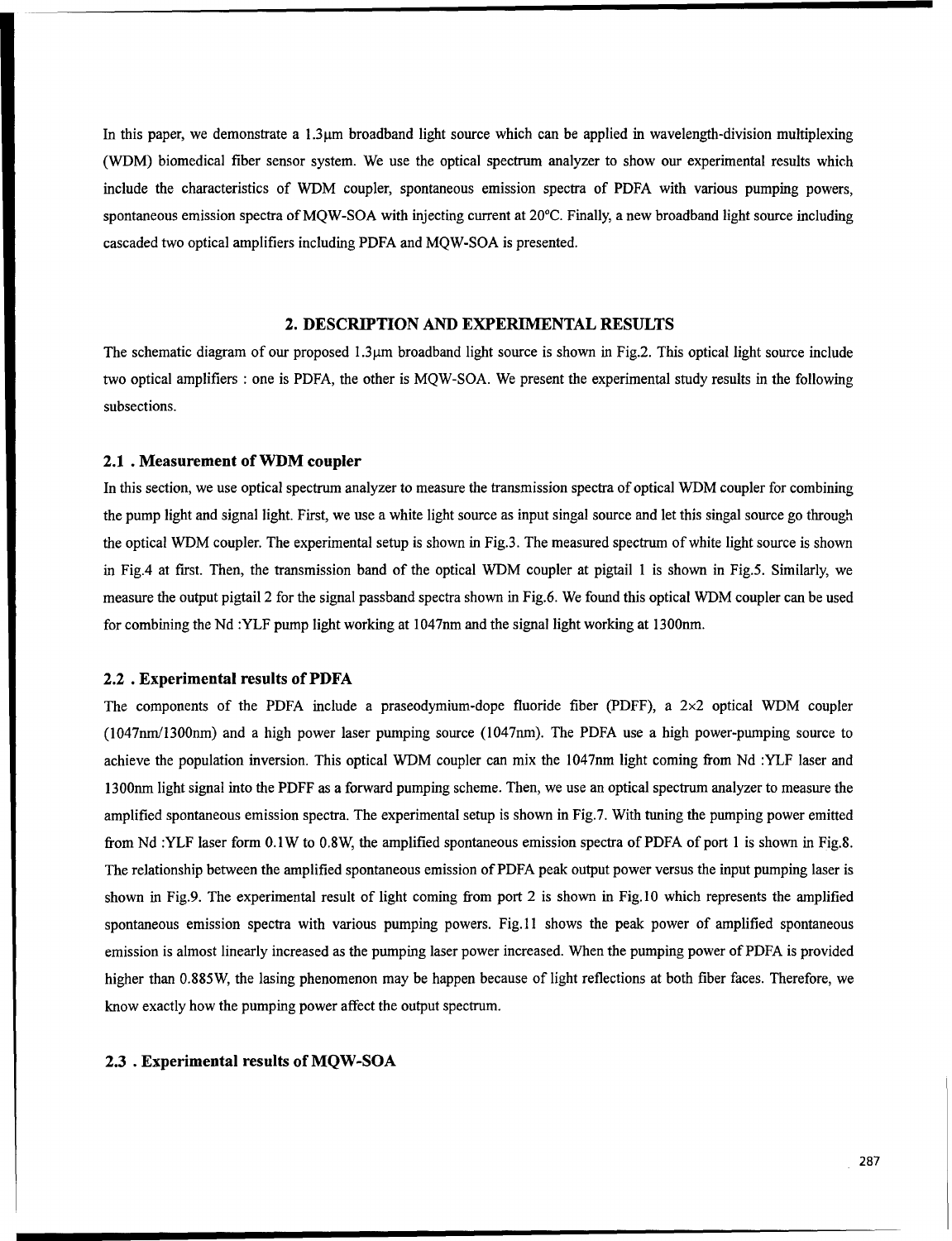The basic components of the MQW-SOA include a diode of optical semiconductor amplifier, a circuit of bias current source and a circuit of temperature control. The MQW-SOA we implemented can be temperature controlled. The gain of the multiple quantum well optical semiconductor amplifier can be adjusted by the driving current. The amplified spontaneous emission spectra of the MQW-SOA is measured at first. The temperature of MQW-SOA is stabilized at 20'C during spectra measurement. The experimental setup is shown in Fig.12 with tuning the injecting current of MQW-SOA from 10mA to 60mA, the amplified spontaneous emission spectra of MQW-SOA of port 1 is shown in Fig. 13. Similarly, the relationship between the amplification of spontaneous emission of MQW-SOA peak power versus the driving current is shown in Fig. 14. The experimental result of port 2 is shown in Fig. 15. The relationship between the ASE spectrum at pigtail 2 and the driving current is shown in Fig.16. When the injecting current of the MQW-SOA is provided higher than 70mA, the lasing phenomenon may be happen because of light reflections at fiber facets. So, the injecting current tuning can vary the output spectrum distribution.

#### 2.4 Experimental results of the cascaded amplifier

After we understand the performance of the PDFA and MQW-SOA presented in section 2.2 and section 2.3, we cascade two optical amplifiers as a broadband optical light source shown in Fig.2. The bandwidth of broadband optical amplifier of light amplification is combined with the two amplified bands of PDFA and MQW-SOA. We find the bandwidth can reach **100nm** from 1280nm to 1380nm with driving current 50mA of MQW-SOA and pumping power 885mW of PDFA and MQW-SOA, respectively. The spectrum of a PDFA and a MQW-SOA compared with the spectrum of a casecade broadband optical amplifier is shown in Fig. 17. Finally, the results show light spectrum can be used between 1280nm and 1380nm region.

#### **3. CONCLUSION**

In summary, we have designed a broadband light source with cascading a PDFA and a MQW-SOA. The basic idea and implementation of a broadband optical amplifier covers 1280nm-1380nm is presented. The amplified spontaneous emission spectra of the cascaded PDFA and MQW-SOA are measured for optical parameters searching. The conspicuous performance of this broadband optical amplifier at wavelength  $1.3 \mu$ m band can be applied for WDM biomedical fiber sensor systems as shown in Fig. 1. Moreover, the range of bandwidth and gain can be tuned by injecting current of MOW-SOA and pumping power of PDFA. This  $1.3 \mu$  m broadband light source is very useful for multi-channel broadband WDM fiber biomedical sensor systems.

#### **ACKNOWLEDGMENT**

This work was supported in part by National Science Council of Republic of China under contract no. NSC 89-2215-E-155- 003.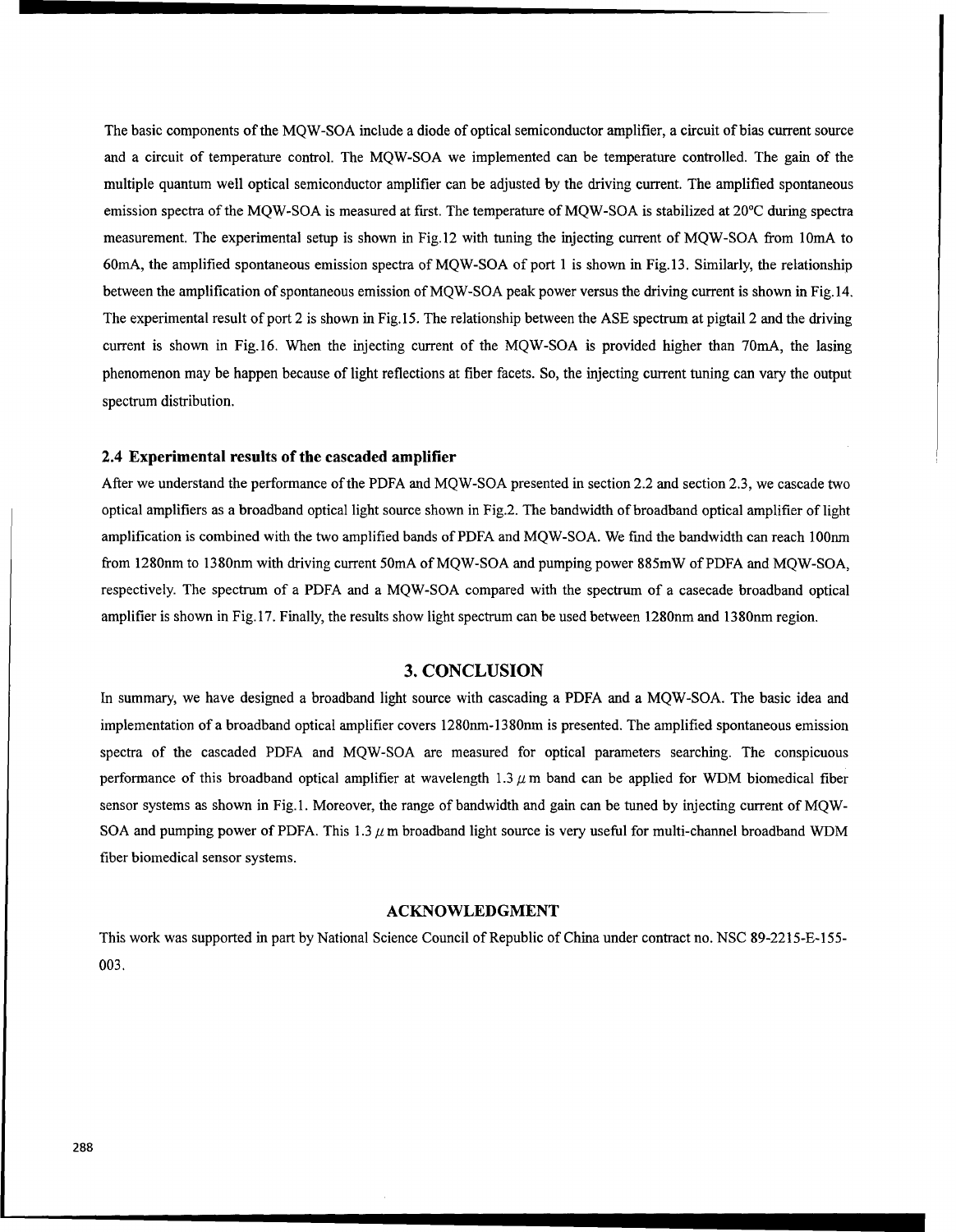#### **REFERENCE**

- 1. R. A. Lieberman, M. T. Wlodarczyk, "Chemical, Biochemical and Environmental Fiber Sensors", *Proceeding of* SPIE,1172,1989.
- 2. D. R. Hansmann, F. P. Milanovich, G. G. Vurek, D. R. Walt, " Fiber Optic Medical and Fluorescence Sensors and Applications", *Proceeding of SPIE,* 1648,1992.
- 3. R. A. Lieberman, "Chemical, Biochemical and Environmental Fiber Sensors II", *Proceeding of SPIE,* 2293,1989.
- 4. Shyh-Lin Tsao ,Jingshown Wu, "High accurate temperature sensor using two fiber Bragg gratings", *IEEE Journal of Selected Topics in Quantum Electronics,* 2, pp.894-897,1996.
- 5. O.Tohyama, M. Kohashi, M. Sugihara, H. Itoh, "A fiber-optic pressure micosensor for biomedical application", *Sensors andActuators (A)* , **pp.150-154,** 1998.
- 6. Allen Moradian, Gerhard J. Mohr, Michael Linnhoff, Marc Fehlmann, "Continuous optical monitoring of aqueous amines in transflectance mode", *Sensors and Actuators (B),* pp. 154-161,2000
- 7. H. Ono, M. Yamada, T. Kanamori, Y. Ohishi, "1.58µm band fluoride-band Er<sup>3+</sup>-doped fiber amplifier for WDM transmission systems ", *Electronics Letters,33,* pp. 1471-1472, 1997.
- 8. A. Mori, Y Ohishi, S. Sudo, "Erbium-doped tellurite glass fiber laser and amplifier ", *Electronics Letters* ,33, pp.863-864, 1997.
- 9. L. Goldberg, D. Mehuys, D.C. Hall, " 3.3W CW diffraction limited broad area semiconductor amplifier ", *Electronics Letters,* 28, pp. 1082-1084, 1992.
- 10.T. Komukai, T. Yamamoto, T. Sugawa, Y. Miyajima, "Correction to upconversion pumped Thulium-Doped Fluoride Fiber Amplifier and Laser Operating at 1.4", *IEEE Quantum Electronics,* 32, pp.173, 1996.
- 11. Hiroji Masuda, Shingo Kawai, Ken-Ichi Suzuki, Kazuo Aida, "1.65/spl mu/m band fiber Raman amplifier pumped by wavelength-tunable amplified spontaneous emission light source", *Electronics Letters,* 34, pp. 2339-2340, 1998.
- 12. H. Masuda, S. Kawai, K.-I. Suzuki, K. Aida, "Wideband, gain-flattened, erbium-doped fiber amplifiers with 3dB bandwidths of > 50nm", *Electronics Letters,* 33, ppl1070-1072, 1997.
- 13. A. Mori, K. Kobayashi, M. Yamada, T. Kanamori, K. Oikawa, Y. Nishida, Y. Ohishi, "Low noise broadband telluritebased Er<sup>3+</sup>-doped fiber amplifiers", *Electronics Letters*, 34, pp.887-888, 1998.
- 14. J. Kani, M. Jinno, "Wideband and flat-gain optical amplification from 1460 to 1510nm by serial combination of a thulium-doped fluoride fiber amplifier and fiber Raman amplifier", *Electronics Letters,* 35, pp. 1004-1006, 1999.
- 15. F. Koyama, "Tapered Semiconductor Optical Amplifiers for Broad-Band and High-power Operations", *Proceeding of ECOC,3,* pp177-180, 1996.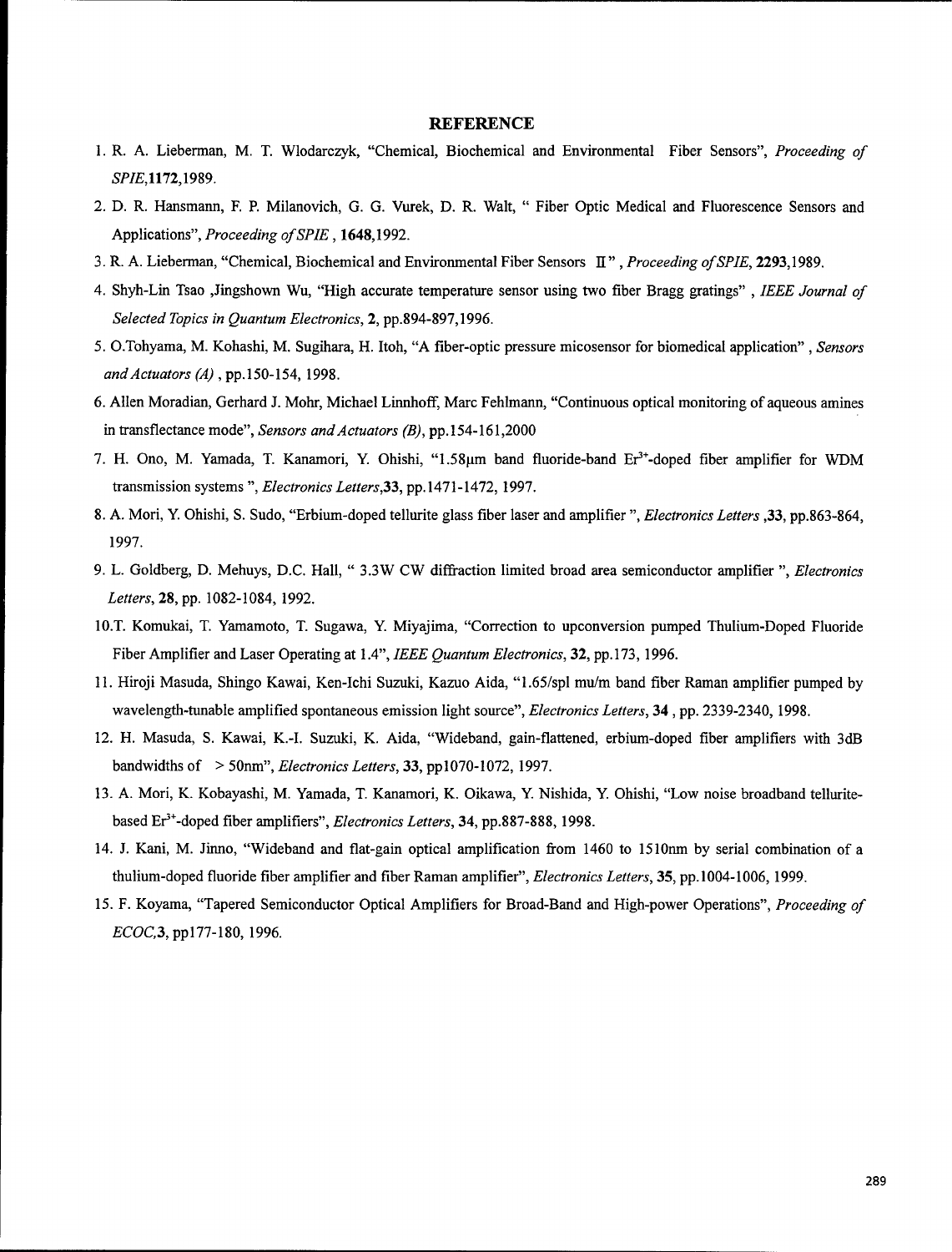

Fig. 1 Schematic diagram our proposed in vivo biomedical sensor system with using a broadband light source 1280nm-1380nm



Fig.2 The schematic diagram of the proposed  $1.3 \mu$  m broadband optical amplifier and light source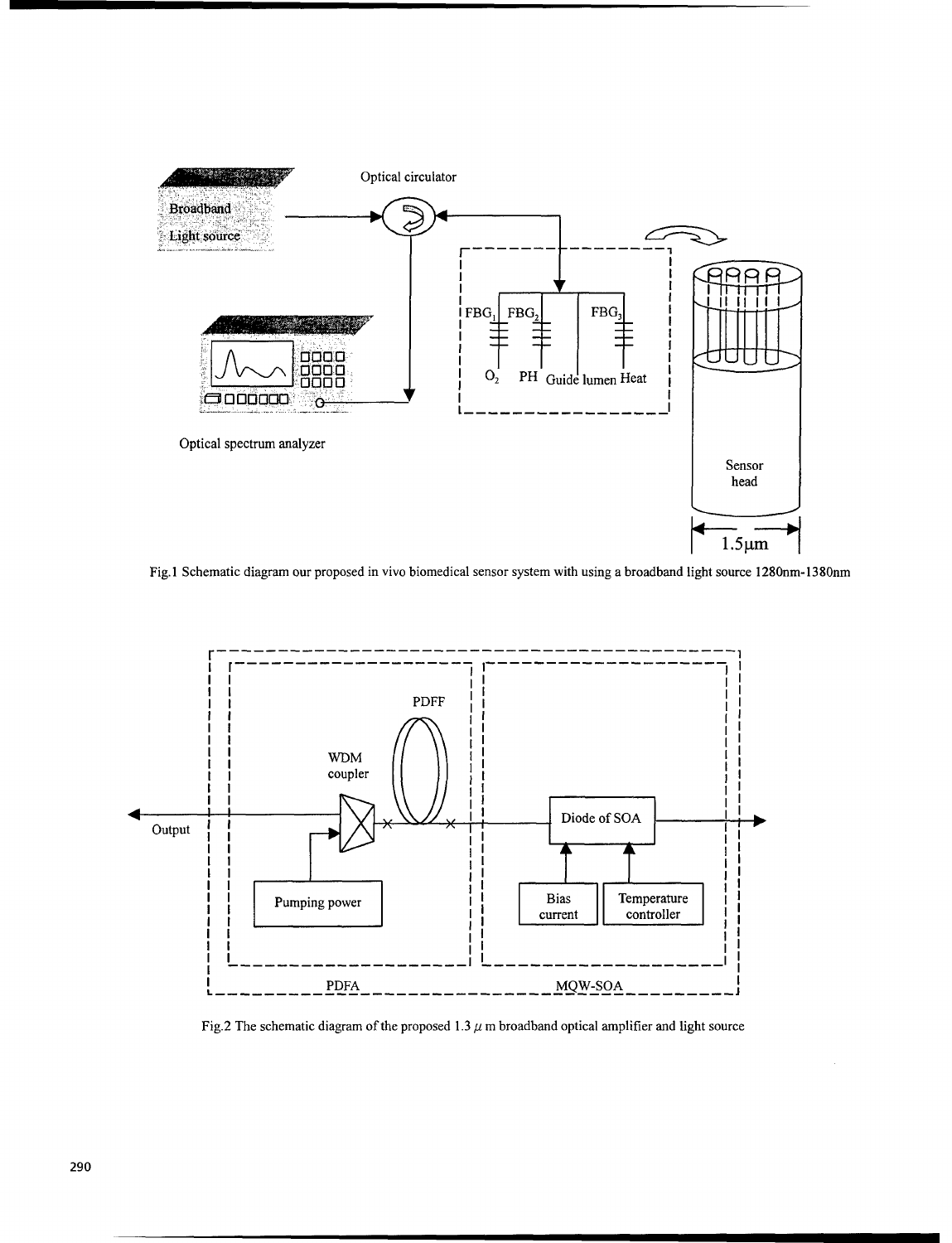

Fig.3 The experimental setup of measure the transmission spectra of WDM coupler



**OSA: Optical Spectrum Analyzer**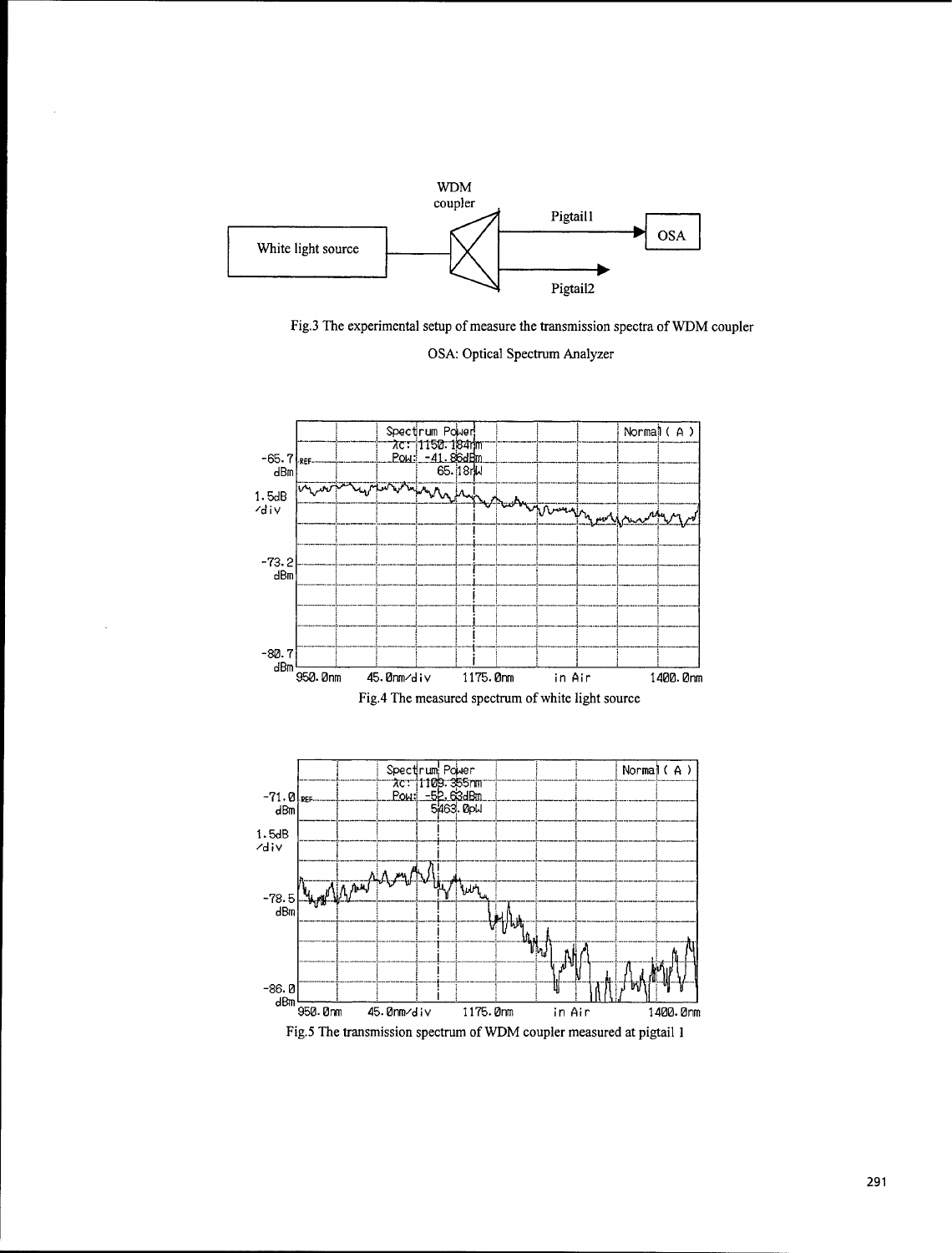



Fig.7 The experimental setup of measurement of the ASE spectrum of PDFA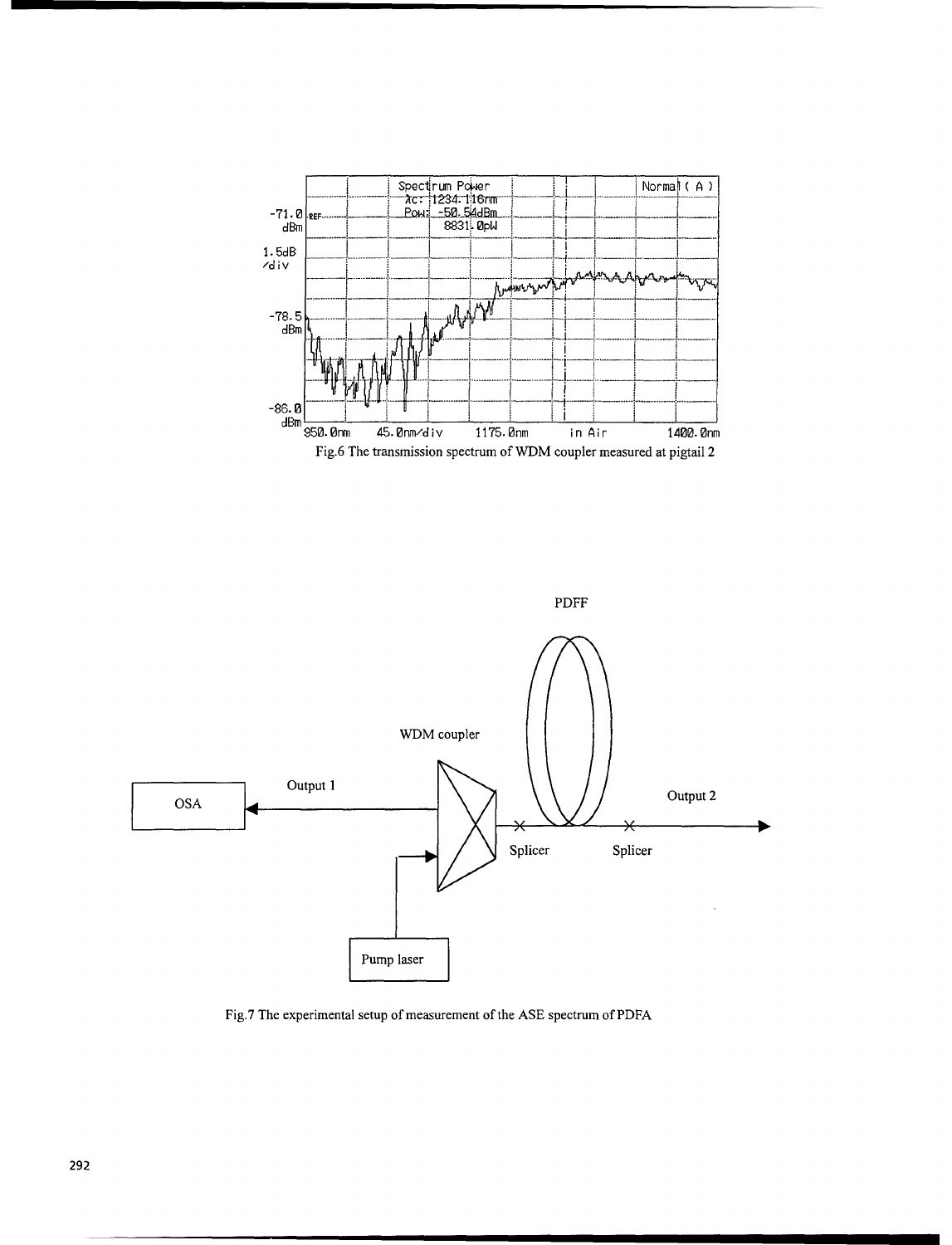

Fig.8 The ASE spectrum of praseodymium fluoride fiber amplifier at port 1



Fig.9 The output of **ASE** peak power at port 1 of PDFA versus the input pumping laser power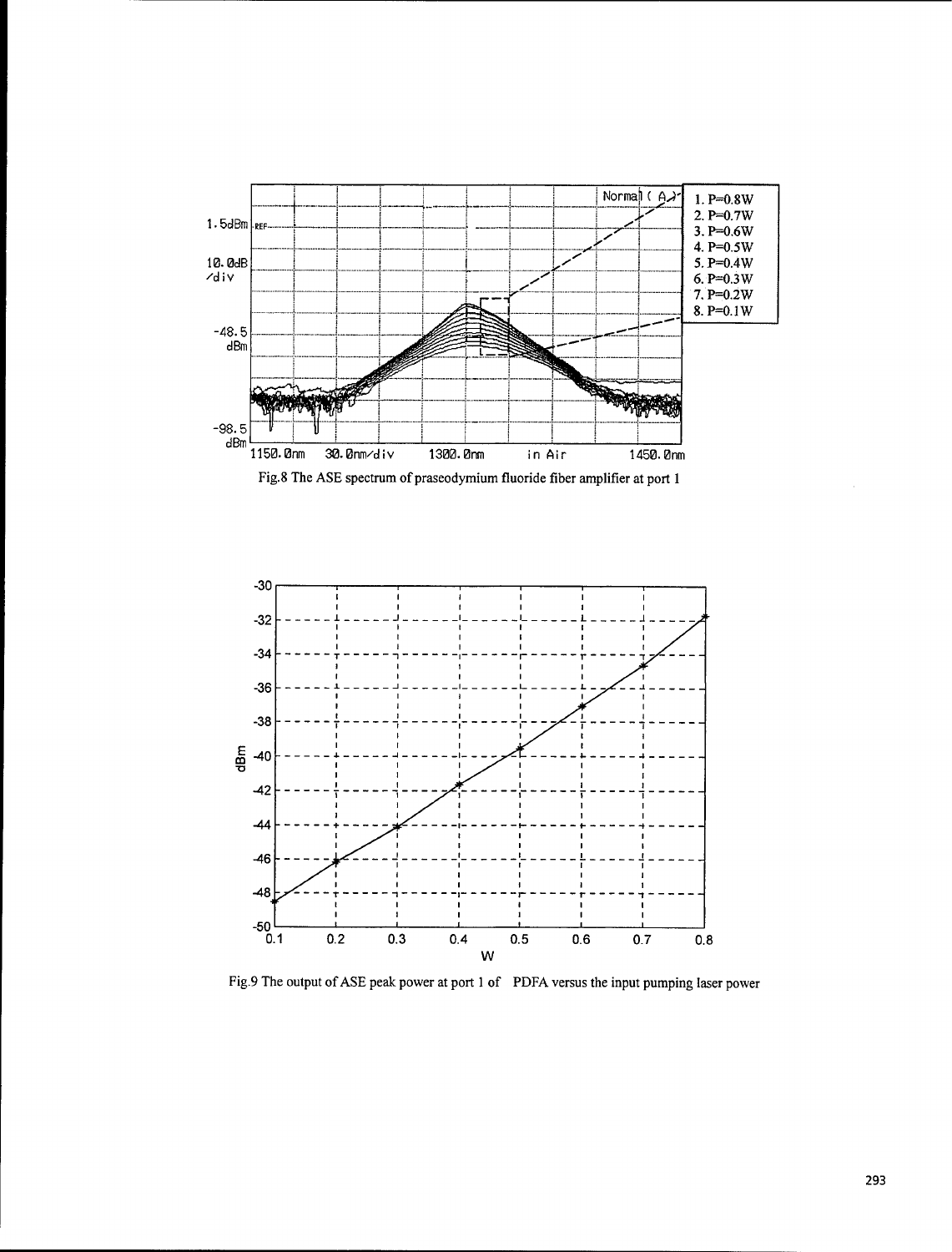

Fig.11 The relationship of PDFA peak power ASE spectrum at port 2 versus the input pumping laser power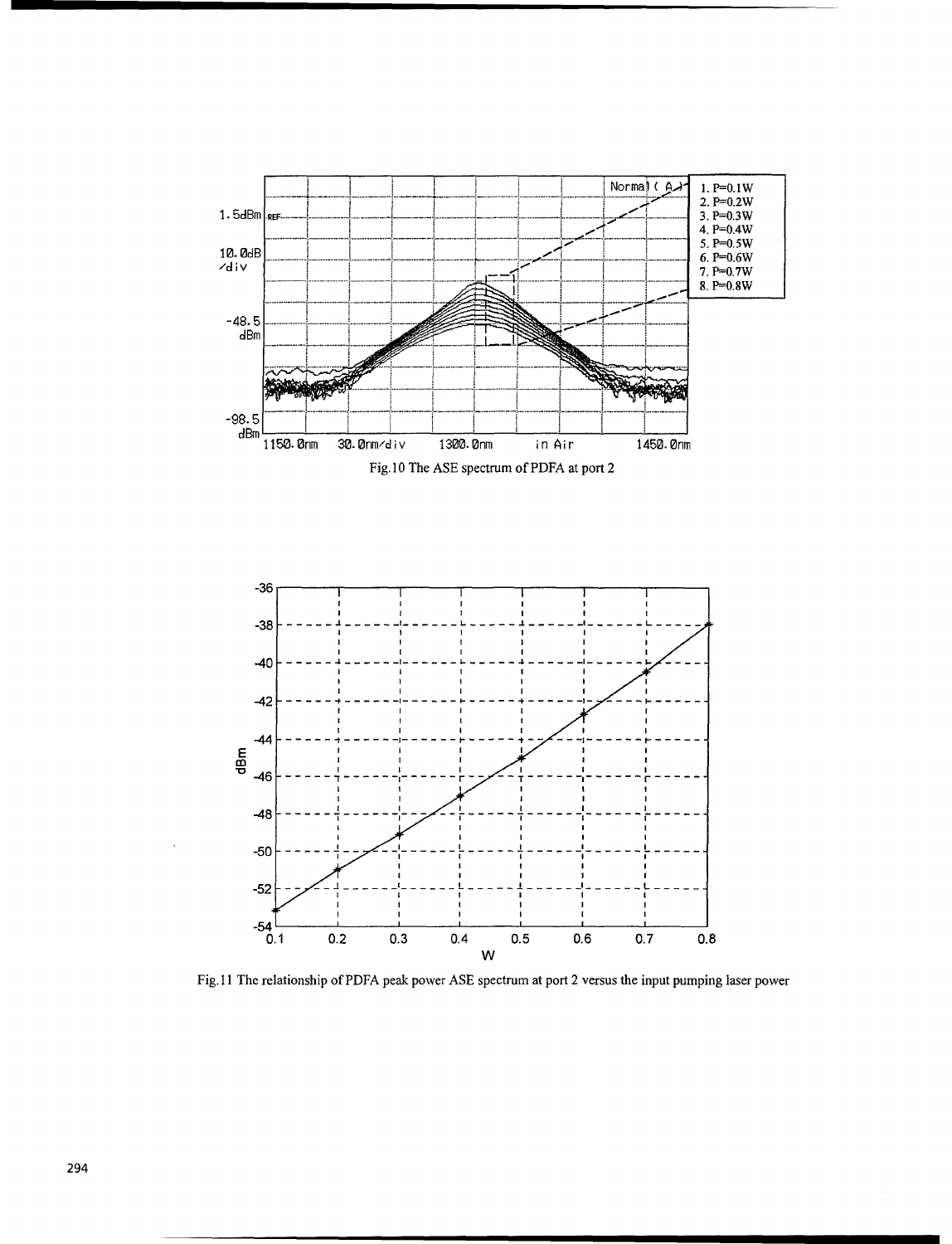

Fig. 12 The experimental setup of measurement of the **ASE** spectrum of **MQW-SOA**

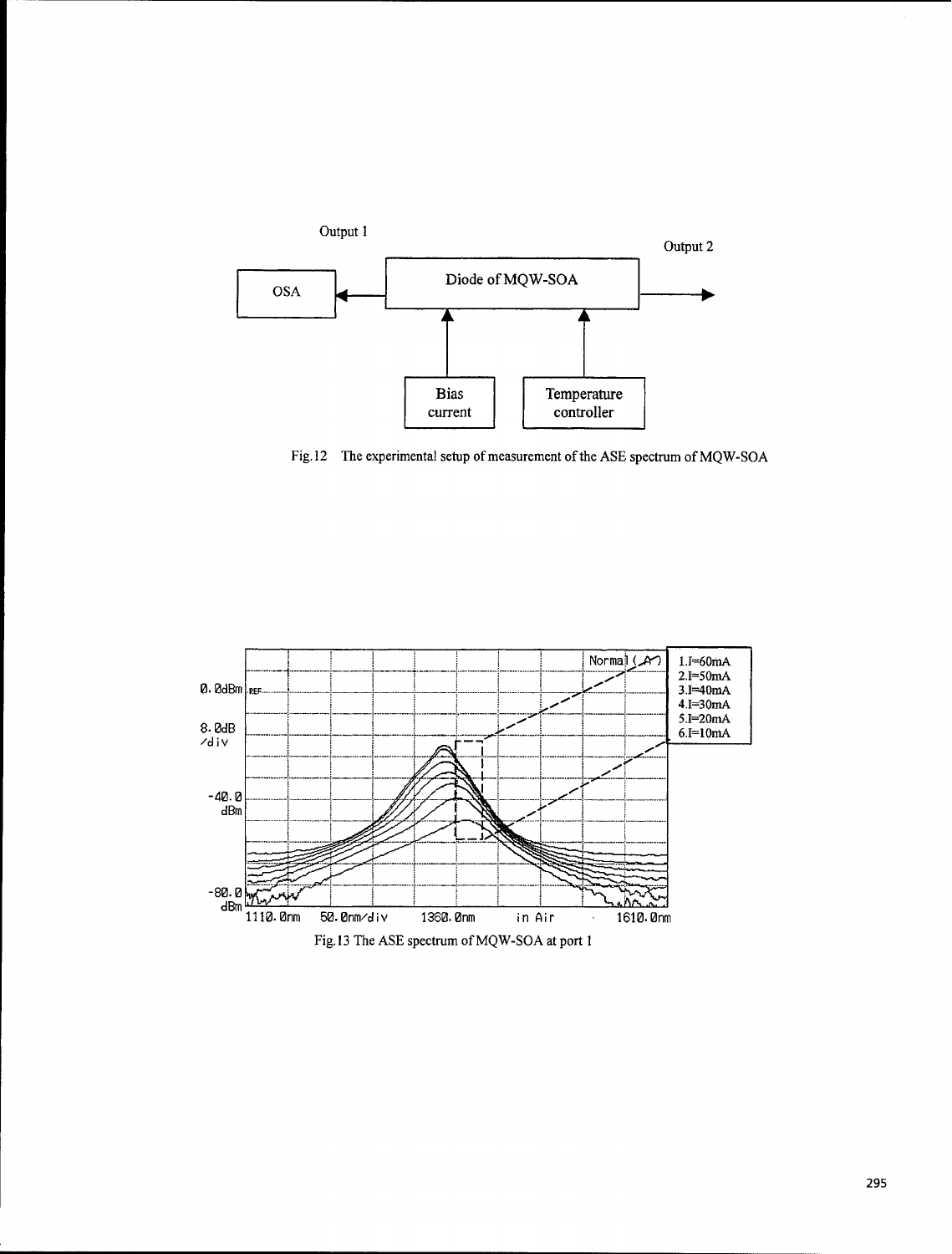

Fig.14 The relationship of MQW-SOA ASE spectrum peak power at port 1 versus the injection current